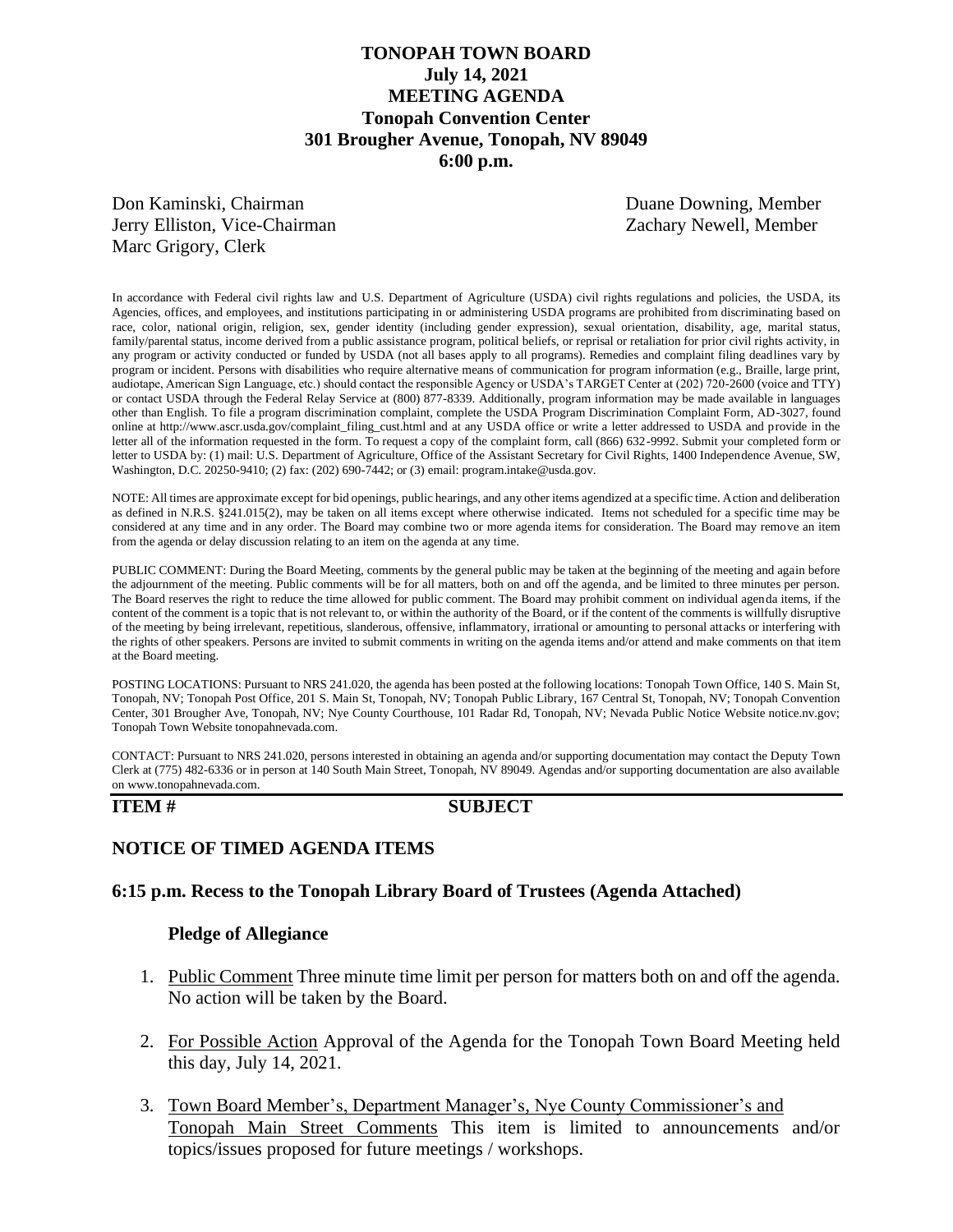- 4. [For Possible Action](https://www.tonopahnevada.com/agendas/backup-2021/7-14-2021-item-4.pdf) Discussion, deliberation, and possible action authorize new signors on the Nevada State Bank checking accounts for the Town of Tonopah and Tonopah Public Utilities. (Petitioner: Administrative Supervisor Rebecca Braska)
- 5. [For Possible Action](https://www.tonopahnevada.com/agendas/backup-2021/7-14-2021-item-5.pdf) Discussion, deliberation, and possible decision to appoint Chief Financial Officer, Town of Tonopah FY 2021-2022. (Petitioner: Administrative Supervisor Rebecca Braska)
- 6. [For Possible Action](https://www.tonopahnevada.com/agendas/backup-2021/7-14-2021-item-6.pdf) Discussion, deliberation, and possible action to approve FY 2021-2022 Five Year Capital Improvement Plan for the Town of Tonopah/Tonopah Public Utilities. (Petitioner: Administrative Supervisor Rebecca Braska)
- 7. [For Possible Action](https://www.tonopahnevada.com/agendas/backup-2021/7-14-2021-item-7.pdf) Discussion, deliberation, and possible decision to approve FY 2020- 2021 Town of Tonopah Indebtedness Report and FY 2021-2022 Debt Management Policy. (Petitioner: Administrative Supervisor Rebecca Braska)
- 8. [For Possible Action](https://www.tonopahnevada.com/agendas/backup-2021/7-14-2021-item-8.pdf) Discussion, deliberation, and possible action to approve the purchase of a steel roof for the Tonopah Historic Mining Park blacksmithing area for a cost on to exceed \$9,000. (Petitioner: Tourism and Events Coordinator Kat Galli)
- 9. For Possible Action Discussion, deliberation, and possible action to authorize the following new job description and related duties; Tourism Supervisor (Petitioner: Utility Manager Joe Westerlund)
- 10. For Possible Action Discussion, deliberation, and possible action to approve updates and amendments to all Town and Tonopah Public Utilities job descriptions. (Petitioner: Utility Manager Joe Westerlund)
- 11. For Possible Action Discussion, deliberation, and possible action on Department Budget Reports.
- 12. For Possible Action Discussion, deliberation, and possible action on Department Staff Reports:
	- a) Town Administration
	- b) Town Maintenance
	- c) Fire Department
	- d) Pool
	- e) Parks
	- f) Fairgrounds
	- g) Joe Friel Sports Complex
	- h) Tonopah Historic Mining Park
	- i) Convention Center
	- j) Tourism/Events, Room Tax
	- k) Capital Projects
	- l) Tonopah Public Utilities Water Fund: Administration, Operations, Distribution, Transmissions, Wells
	- m) Tonopah Public Utilities Sewer Fund: Administration, Operations, Treatment Plant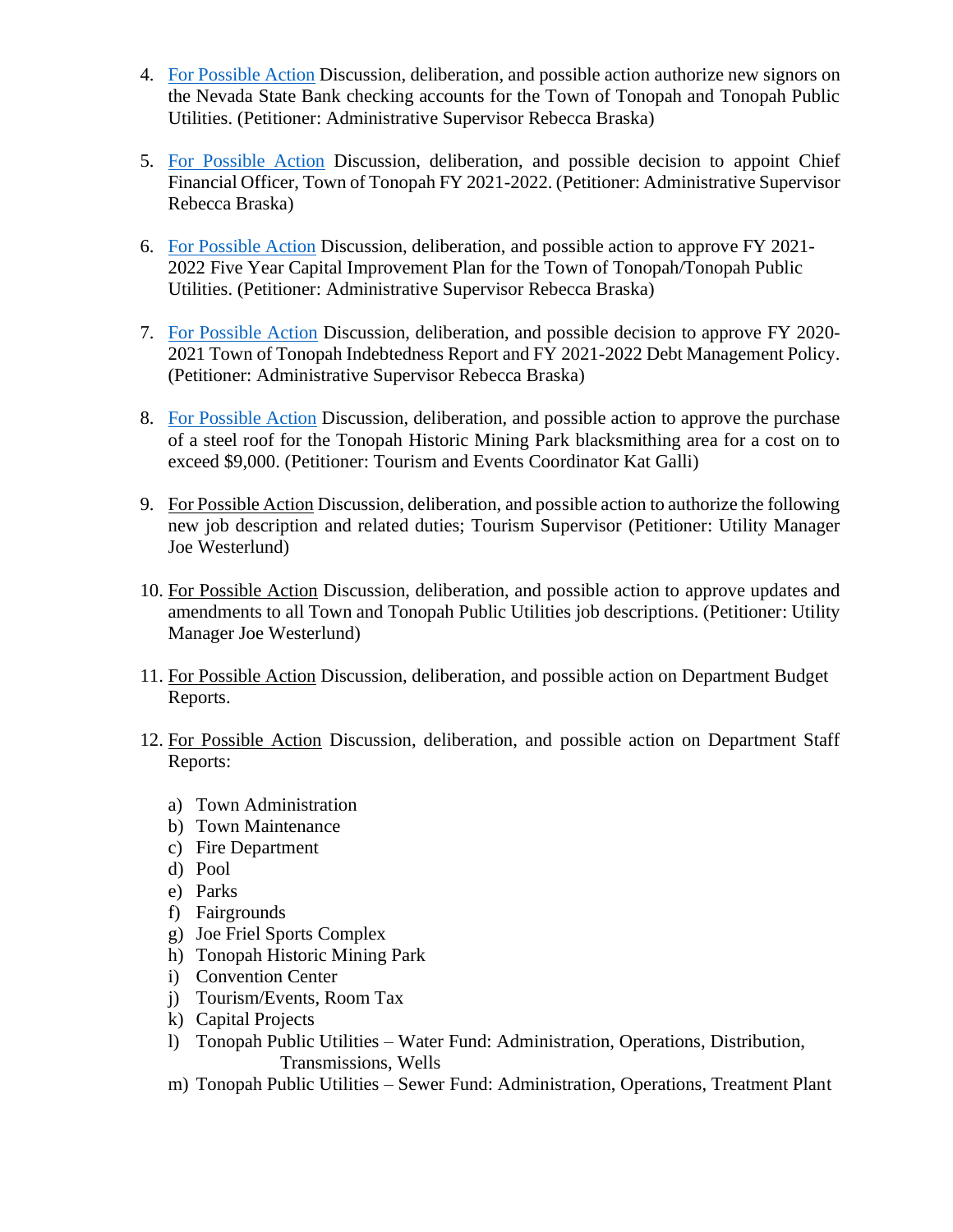- 13. Correspondence Review and discussion; no action will be taken.
- 14. For Possible Action Approval of vouchers for payment.
- 15. Public Comment Three minute time limit per person for matters both on and off the agenda. No action will be taken by the Board.
- 16. For Possible Action Adjourn.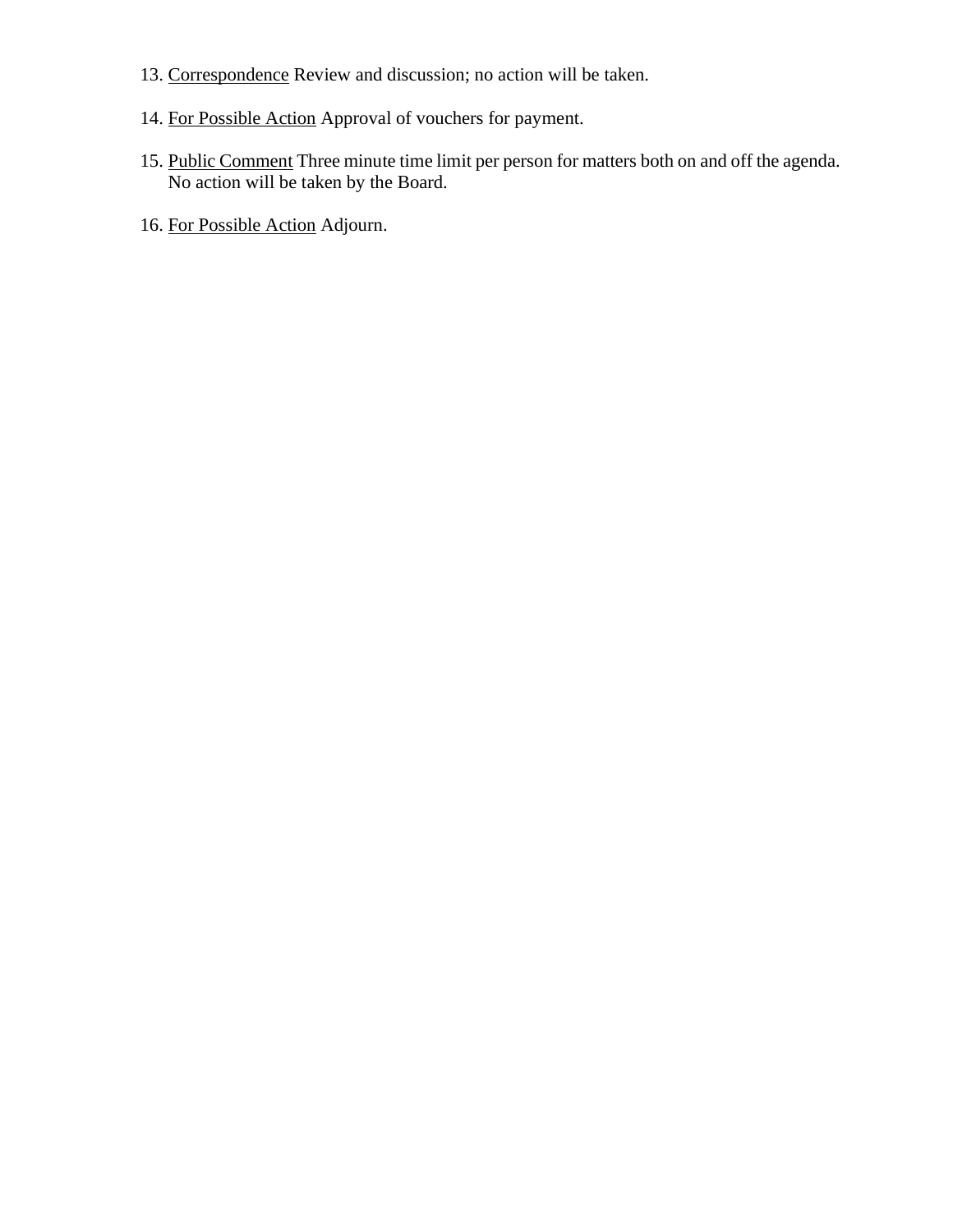# **TONOPAH LIBRARY DISTRICT BOARD OF TRUSTEES July 14, 2021 MEETING AGENDA Tonopah Convention Center 301 Brougher Avenue, Tonopah, NV 89049 6:15 p.m.**

Duane Downing, Chairman Jerry Elliston, Trustee Don Kaminski, Vice-Chairman Zachary Newell, Trustee Marc Grigory, Clerk

In accordance with Federal civil rights law and U.S. Department of Agriculture (USDA) civil rights regulations and policies, the USDA, its Agencies, offices, and employees, and institutions participating in or administering USDA programs are prohibited from discriminating based on race, color, national origin, religion, sex, gender identity (including gender expression), sexual orientation, disability, age, marital status, family/parental status, income derived from a public assistance program, political beliefs, or reprisal or retaliation for prior civil rights activity, in any program or activity conducted or funded by USDA (not all bases apply to all programs). Remedies and complaint filing deadlines vary by program or incident. Persons with disabilities who require alternative means of communication for program information (e.g., Braille, large print, audiotape, American Sign Language, etc.) should contact the responsible Agency or USDA's TARGET Center at (202) 720-2600 (voice and TTY) or contact USDA through the Federal Relay Service at (800) 877-8339. Additionally, program information may be made available in languages other than English. To file a program discrimination complaint, complete the USDA Program Discrimination Complaint Form, AD-3027, found online at http://www.ascr.usda.gov/complaint\_filing\_cust.html and at any USDA office or write a letter addressed to USDA and provide in the letter all of the information requested in the form. To request a copy of the complaint form, call (866) 632-9992. Submit your completed form or letter to USDA by: (1) mail: U.S. Department of Agriculture, Office of the Assistant Secretary for Civil Rights, 1400 Independence Avenue, SW, Washington, D.C. 20250-9410; (2) fax: (202) 690-7442; or (3) email: program.intake@usda.gov.

NOTE: All times are approximate except for bid openings, public hearings, and any other items agendized at a specific time. Action and deliberation as defined in N.R.S. §241.015(2), may be taken on all items except where otherwise indicated. Items not scheduled for a specific time may be considered at any time and in any order. The Board may combine two or more agenda items for consideration. The Board may remove an item from the agenda or delay discussion relating to an item on the agenda at any time.

PUBLIC COMMENT: During the Board Meeting, comments by the general public may be taken at the beginning of the meeting and again before the adjournment of the meeting. Public comments will be for all matters, both on and off the agenda, and be limited to three minutes per person. The Board reserves the right to reduce the time allowed for public comment. The Board may prohibit comment on individual agenda items, if the content of the comment is a topic that is not relevant to, or within the authority of the Board, or if the content of the comments is willfully disruptive of the meeting by being irrelevant, repetitious, slanderous, offensive, inflammatory, irrational or amounting to personal attacks or interfering with the rights of other speakers. Persons are invited to submit comments in writing on the agenda items and/or attend and make comments on that item at the Board meeting.

POSTING LOCATIONS: Pursuant to NRS 241.020, the agenda has been posted at the following locations: Tonopah Town Office, 140 S. Main St, Tonopah, NV; Tonopah Post Office, 201 S. Main St, Tonopah, NV; Tonopah Public Library, 167 Central St, Tonopah, NV; Tonopah Convention Center, 301 Brougher Ave, Tonopah, NV; Nye County Courthouse, 101 Radar Rd, Tonopah, NV; Nevada Public Notice Website notice.nv.gov; Tonopah Town Website tonopahnevada.com.

CONTACT: Pursuant to NRS 241.020, persons interested in obtaining an agenda and/or supporting documentation may contact the Deputy Town Clerk at (775) 482-6336 or in person at 140 South Main Street, Tonopah, NV 89049. Agendas and/or supporting documentation are also available on www.tonopahnevada.com.

**ITEM # SUBJECT**

- 1. Public Comment Three minute time limit per person for matters both on and off the agenda. No action will be taken by the Board.
- 2. For Possible Action Approval of the Agenda for the Tonopah Library District Board of Trustees Meeting held this day, July 14, 2021.
- 3. Library Board Member's and Manager's Comments This item is limited to announcements and/or topics/issues proposed for future meetings / workshops.